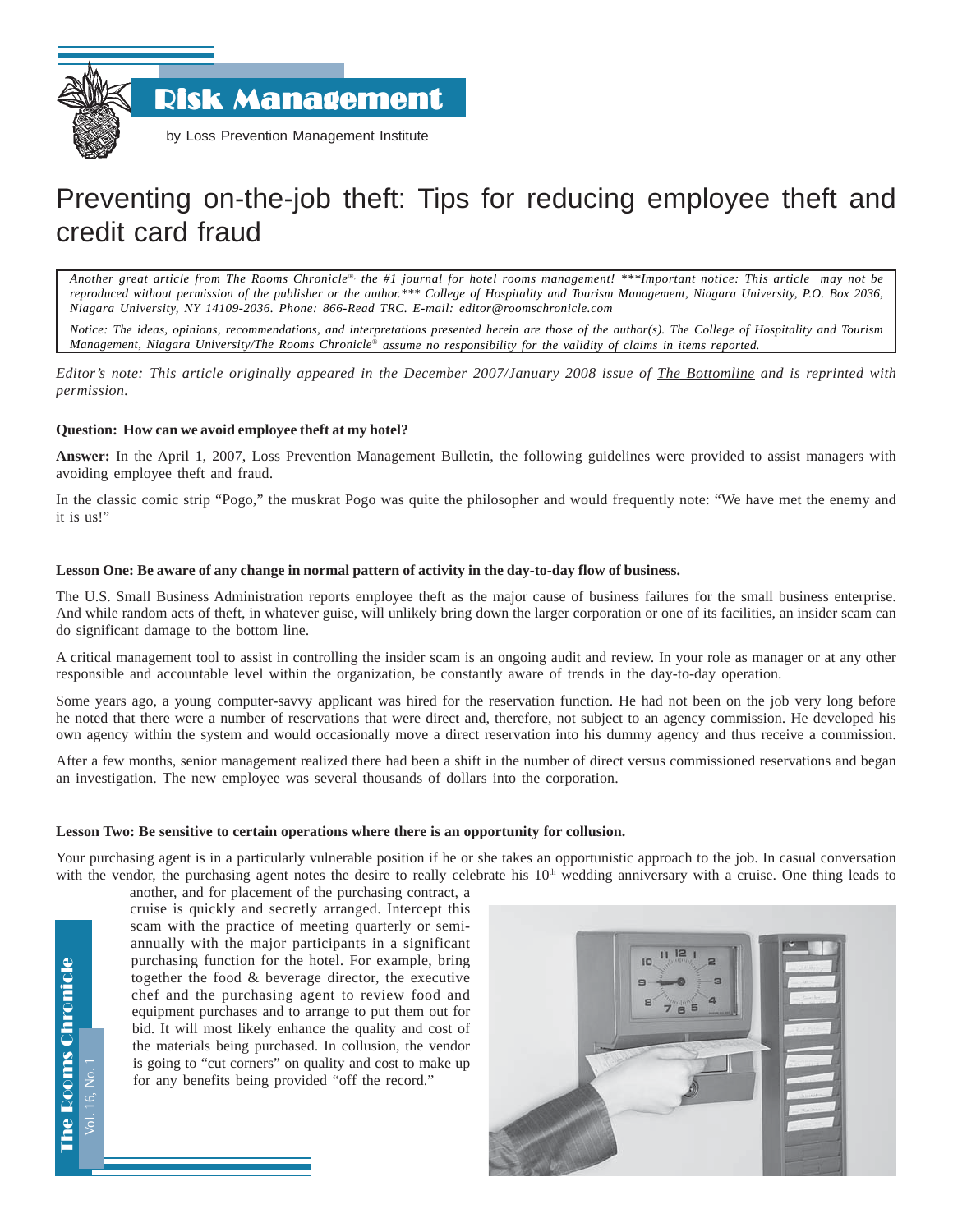#### **Lesson Three: Check for the apparently minor acts that can add up to a significant loss from the bottom line.**

The theft of time by the employee may occur through "goofing off" and from theft at the time clock. An employee has a project and would like to get away an hour or two early. A "buddy" clocks the other out at the proper time. Stolen: two hours. One solution is monitoring of the clocks by a security office which is located at the employee entrance and with visual control of the time clock. If missing, add a new dimension to a job analysis. Include a column: "Estimated time for completion."

Conduct an occasional audit of outgoing, long-distance phone calls. A challenge as it is difficult to determine the legitimacy of a given call. However, the realization an audit may be conducted might ward off the "faint-of-heart."

Review laundry and dry cleaning operations to be sure you have not introduced an "off the books" service for special friends of the laundry/dry cleaning services.

#### **Lesson Four: Account for every complimentary service.**

Was it due to poor product or poor service? Log it by department so a pattern will be easily discerned. It will also include the name of the individual authorizing the "comped" incident.

Occasionally bring in a shopper or spotter to evaluate your food service and beverage operations. The trained individual will quickly determine where collusion exists between bartenders and servers, or where the bartender is running a personal benefits program within your operations.

This review is especially important where you have empowered specific employees. For example, a guest has a legitimate complaint at check-out and the front desk staff can compliment the room without trying to find an authorizing supervisor or manager for an early morning departure.

### **Question: How can I prevent credit card fraud at my establishment?**

**Answer:** In the November 1, 2001, Loss Prevention Management Bulletin, the following guidelines were provided to assist managers with avoiding credit card fraud. Some things have changed since the original printing of this article back in 2001, such as removing all but the last four digits of a credit card's numbers from receipts, but the information is still relevant to the present date.

When was the last time you looked closely at the credit card slip that was presented by the server at your favorite restaurant? If you are like most Americans, you probably just looked at the dollar amount. This oversight could cost you more than the price of your dinner; it could cost you your identity.

This experience got me thinking about my experiences with hotels involving credit card fraud over the past few years. In the last four years, Hospitality Safeguards, Inc. had uncovered and investigated \$300,000 in credit card fraud that was committed by employees of the hotels. Many of these frauds occurred over a period of three to 12 months before they were detected. However, not only could they have been prevented, they could have been detected sooner if the proper controls were in place.

Unless your property management system does not allow a credit to be issued to a card that hasn't been charged, you are susceptible to fraud. The following actions should be taken:

- 1. Review the current procedures as to the person allowed to issue credit card credits. This should be restricted to one person in accounting. An alternate person should be designated for when the primary individual is sick or on vacation.
- 2. Review the security clearances in your property management system. Unfortunately, most systems do not allow you to restrict a person's access by name, but only by job title. In these tough economic times this does a disservice to the property. I investigated one fraud in which the director of sales had the ability to issue credits. You have to ask yourself, does this person need to be able to perform this function?
- 3. Someone who does not issue the credit, regardless of the amount, should review all credit card credits. This should be done at least once a month. Our investigations have shown that most frauds occurred when a credit was issued to a card as Guaranteed No Show credit.
- 4. Develop a procedure in which the hotel can detect if a card has been issued more than one credit during a month.
- 5. Review your hotel's procedure for providing copies of folios to guests who use their credit cards as a form of payment. First, ensure that your folio does not print the entire credit card number. Second, the property should verify the information recorded on the folio. History tells us that our front line employees are not trained in what information not to give over the phone. If you are unsure, request that the guest fax a copy of the front and back of their credit card to the property with all but the last four numbers of the card blacked out.